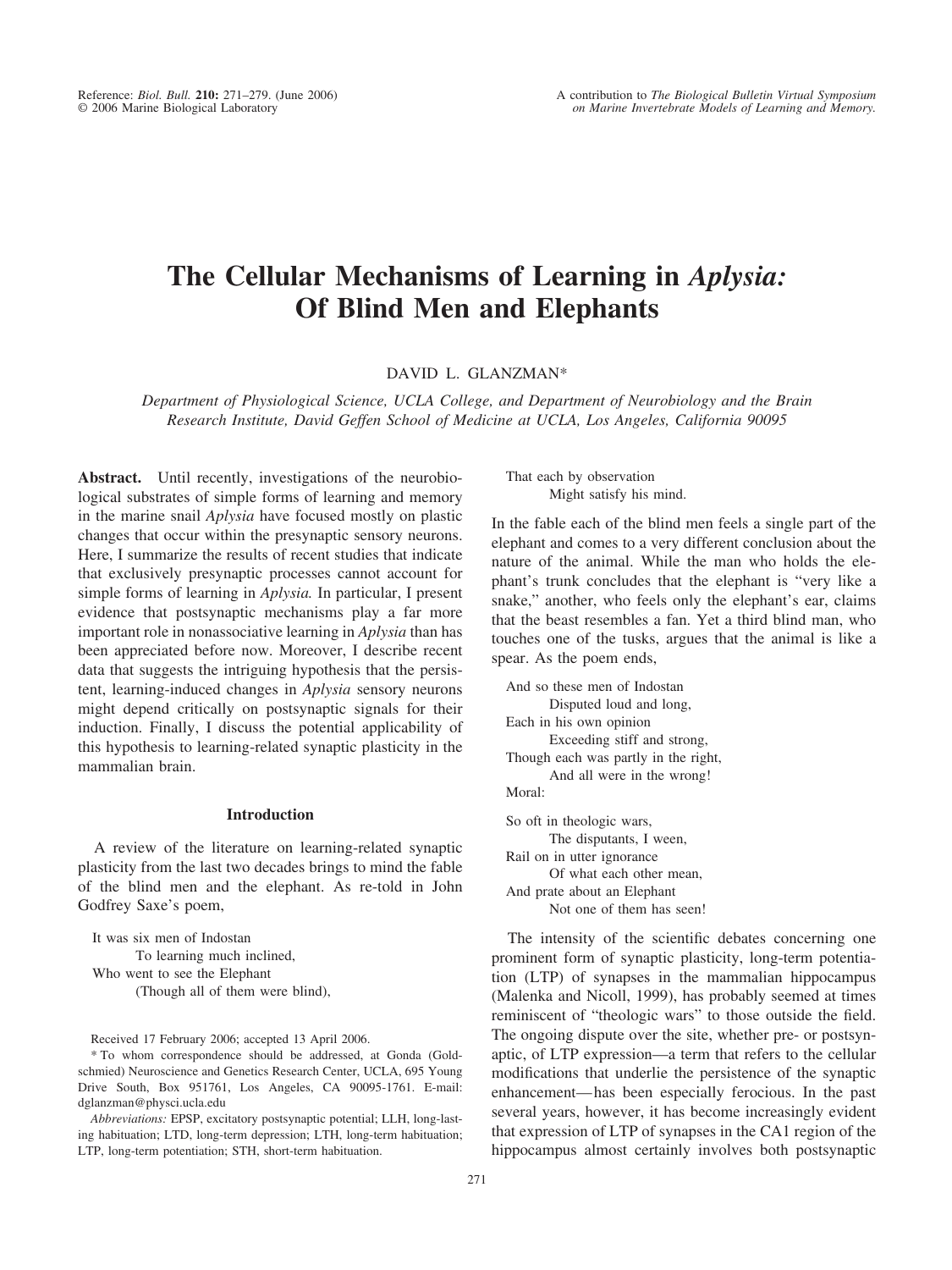changes—particularly modulation of the trafficking of  $\alpha$ -amino-3-hydroxy-5-methyl-4-isoxazolepropionic acid (AMPA)-type glutamate receptors (Nicoll, 2003)—and presynaptic changes (Antonova *et al.,* 2001; Choi *et al.,* 2003; Zakharenko *et al.,* 2003; Powell, 2006). This emerging consensus raises the intriguing question of whether any form of persistent (lasting for more than  $\approx$ 10 min), learning-induced synaptic plasticity can result from changes to only one side of a synapse.

Many neuroscientists, if this question were posed to them, would be likely to respond affirmatively; moreover, they would probably cite the research on learning and memory in *Aplysia* (Byrne and Kandel, 1996; Kandel, 2001) as providing the strongest evidence for "one-sided" synaptic plasticity. As described in most introductory textbooks of neuroscience, this mollusc exhibits a simple withdrawal reflex that can exhibit several simple forms of learning, including habituation, sensitization, and classical conditioning. Until relatively recently, each of these forms of learning has been ascribed, predominately or exclusively, to changes in the sensory neurons that mediate the withdrawal reflex. Thus, habituation of the reflex has been thought to be due to homosynaptic (presynaptic) depression (Castellucci and Kandel, 1974; Kandel *et al.,* 1975; Armitage and Siegelbaum, 1998), sensitization to presynaptic facilitation (Kandel *et al.,* 1975; Byrne and Kandel, 1996; Kandel, 2001), and classical conditioning to activity-dependent presynaptic facilitation (Hawkins *et al.,* 1983; Walters and Byrne, 1983; Carew *et al.,* 1984). Within the last decade, however, this tidy view of the cell biology of learning in *Aplysia* has undergone significant revision. It is now generally acknowledged, for example, that classical conditioning of the withdrawal reflex requires Hebbian, *N*-methyl-D-aspartate (NMDA) receptor-dependent LTP of the sensorimotor synapse (Lin and Glanzman, 1994a, b; Murphy and Glanzman, 1997, 1999; Antonov *et* al., 2003), as well as a rise in intracellular  $Ca^{2+}$  within the postsynaptic motor neuron (Murphy and Glanzman, 1996; Bao *et al.,* 1998; Antonov *et al.,* 2003; for review, see Roberts and Glanzman, 2003). Moreover, recent evidence indicates that not only associative learning, but also nonassociative learning, in *Aplysia* depends critically on postsynaptic changes. Below I summarize data from my laboratory, as well as from other laboratories, that implicate postsynaptic mechanisms in habituation and sensitization.

## **The Role of Postsynaptic Glutamate Receptors in Behavioral Habituation**

Repeated, innocuous tactile stimulation of the animal's siphon produces habituation of the defensive withdrawal reflex in *Aplysia.* Both short- and long-term forms of habituation have been demonstrated (Pinsker *et al.,* 1970; Carew *et al.,* 1972; Carew and Kandel, 1973). Using a reduced preparation, Youssef Ezzeddine and I (Ezzeddine and Glanzman, 2003) tested whether persistent habituation of the gill-withdrawal reflex depends on activation of glutamate receptors within the abdominal ganglion. (Ezzeddine and I originally termed this form of habituation long-lasting habituation, or LLH. Because we have recently found that the persistent habituation requires gene expression [see below], however, we now refer to the learning as long-term habituation [LTH].) In our experiments, gill withdrawal was stimulated by weak electrical stimulation of the siphon. Electrodes were implanted into both sides of the siphon; stimulation of one side of the siphon was used for habituation training, while the other side of the siphon served as the control (untrained) side. The strength of the withdrawal reflex in response to siphon stimulation was measured with a force transducer attached to the gill. The artery leading to the abdominal ganglion was cannulated so that drugs could be delivered directly to this ganglion, which contains those sensory and motor neurons that mediate the siphon-elicited gill withdrawal.

We found that LTH of gill withdrawal depends on both protein synthesis and gene expression, because it is blocked by infusion into the abdominal ganglion of either anisomycin (Ezzeddine and Glanzman, 2003) or actinomycin-D (Ezzeddine *et al.,* 2004). Furthermore, LTH requires activation of the protein phosphatases 1 and 2A (PP1 and PP2A) (Ezzeddine and Glanzman, 2003) and calcineurin (Ezzeddine *et al.,* 2004). Surprisingly—and in contrast to the conclusions of previous cellular analyses of short- and long-term habituation in *Aplysia* (Castellucci *et al.,* 1970; Castellucci and Kandel, 1974; Bailey and Chen, 1983, 1988a, b)—we discovered that LTH depends on activation of glutamate receptors. In particular, LTH was blocked when habituation training was carried out in the presence of either the NMDA receptor antagonist APV or the AMPA receptor antagonist DNQX (Ezzeddine and Glanzman, 2003). (Note that testing in the experiments was performed in normal artificial seawater.) The latter result is particularly interesting, because it distinguishes the mechanism of LTH from that of classic homosynaptic depression. As shown by Armitage and Siegelbaum (1998), short-term homosynaptic depression of the *in vitro* sensorimotor synapse proceeds normally with repeated activation of the sensory neuron despite a blockade of (presumably) postsynaptic glutamate receptors by DNQX sufficient to eliminate the sensorimotor excitatory postsynaptic potential (EPSP). Therefore, induction of homosynaptic depression does not require activation of postsynaptic AMPA-type receptors. Taken together, the data of Armitage and Siegelbaum (1998) and those of Ezzeddine and Glanzman (2003) demonstrate that presynaptic depression of transmitter release at sensorimotor synapses, although a likely cellular mechanism for short-term habituation (STH), cannot account for LTH.

There is good experimental evidence that depression at central sensorimotor synapses makes a significant contribu-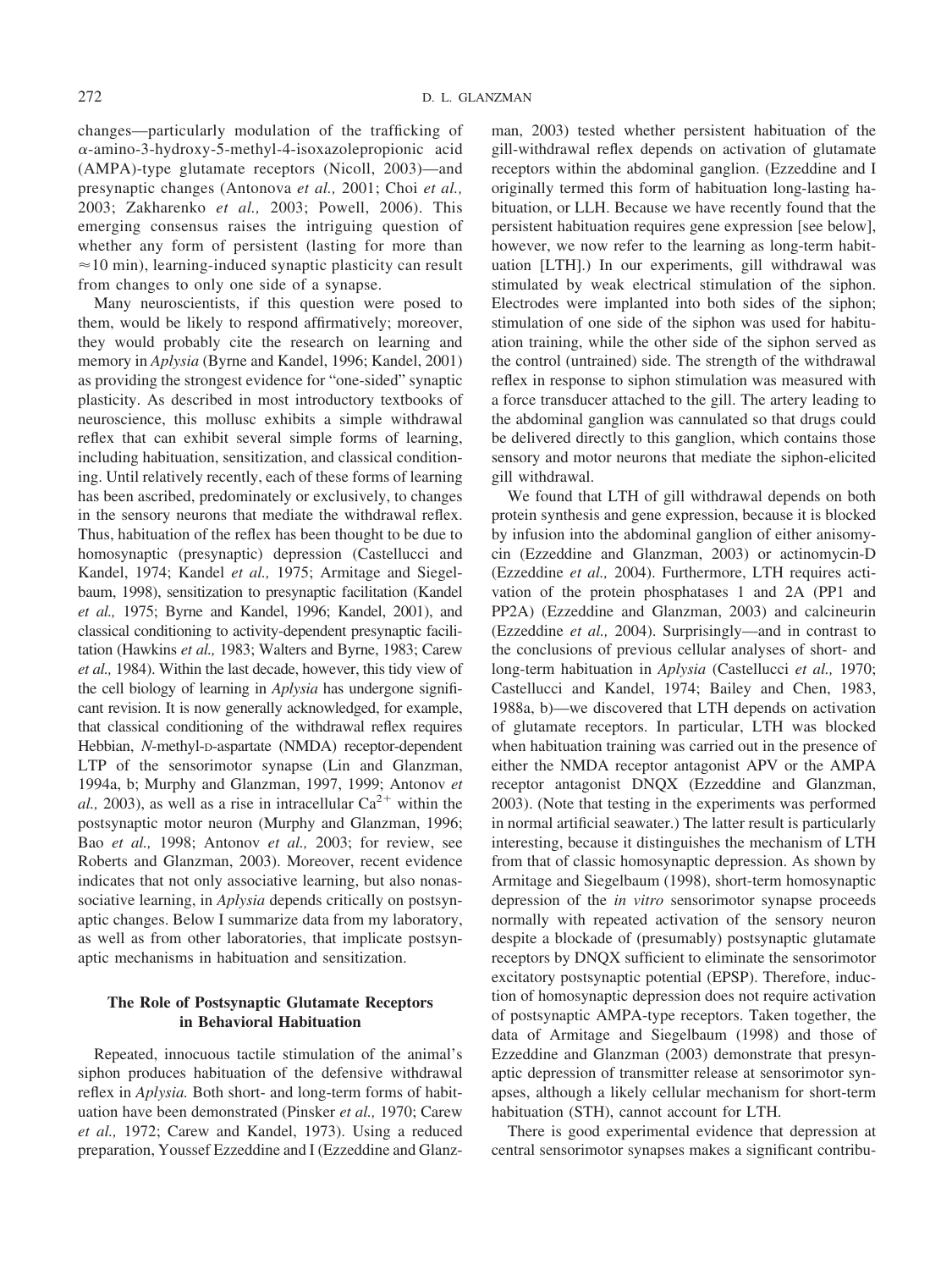tion to behavioral habituation in *Aplysia* (Cohen *et al.,* 1997; Frost *et al.,* 1997). Heretofore, this depression has been ascribed to presynaptic processes (Castellucci *et al.,* 1970; Castellucci and Kandel, 1974). But if, as our data suggest, the induction of synaptic depression during LTH does not occur presynaptically, what mechanism might underlie the habituation-induced depression of sensorimotor synapses? A potential candidate is a mechanism resembling long-term depression (LTD) of synapses in the mammalian brain (Malenka and Bear, 2004). One form of LTD, prominent at synapses in the CA1 region of the hippocampus and in the cortex, is induced by repeated, low-frequency homosynaptic stimulation. Induction of this form of LTD requires activation of NMDA receptors (Dudek and Bear, 1992; Mulkey and Malenka, 1992), and involves activity of postsynaptic PP1 and calcineurin (Mulkey *et al.,* 1993, 1994; Kirkwood and Bear, 1994). Induction of LTH in *Aplysia* similarly requires NMDA receptor activation, as well as PP1/PP2A and calcineurin (Ezzeddine and Glanzman, 2003; Ezzeddine *et al.,* 2004). But we do not yet know whether the critical signaling cascades in which these molecules participate occur within the motor neurons. A form of LTD-like plasticity has been previously demonstrated for the *in vitro* sensorimotor synapse (Lin and Glanzman, 1996). Similar to LTD of hippocampal CA1 synapses, homosynaptic LTD of the sensorimotor synapse can be induced by prolonged low-frequency stimulation (15 min at 2 Hz), and requires elevation of postsynaptic  $Ca^{2+}$ . It remains to be determined, however, whether LTD of sensorimotor synapses in the abdominal ganglion of *Aplysia* contributes to LTH.

Previous studies have indicated that LTH in *Aplysia* is expressed, in part, presynaptically. Bailey and Chen (1983, 1988a) have shown that behavioral training that induces LTH of siphon withdrawal produces a significant decrease in the number, size, and presynaptic vesicle complement of active zones associated with siphon sensory neurons, as well as fewer presynaptic varicosities on the branches of siphon sensory neurons. But postsynaptic changes might also play a role in LTH expression. Support for postsynaptic mechanisms of expression in LTH has come from recent studies of *Caenorhabditis elegans.* This worm reverses its direction of swimming in response to a mechanical tap delivered to the side of the petri dish in which it lives. The reversal (or withdrawal) response habituates with repeated taps (Rose and Rankin, 2001). A distributed training regimen of several spaced blocks of taps produces LTH (lasting  $\geq$  24 h) of the worm's withdrawal response. Rose and colleagues (2003) have recently shown that LTH in *C. elegans,* like LTH in *Aplysia,* depends on activation of glutamate receptors: mutant worms that lack AMPA-type receptors (*glr-1* mutants) exhibit normal STH, but impaired LTH. To examine the role of modulation of postsynaptic glutamate

receptors in the expression of LTH, Rose *et al.* (2003) imaged *glr-1* receptors in mutant worms in which the receptors were tagged with green fluorescent protein (GLR-1::GFP worms). Using confocal imaging of GFP expression in the ventral nerve cord of the worm, they found that distributed training resulted in significantly smaller clusters of glutamate receptors. This result suggests that distributed training results in down-regulation of postsynaptic AMPA-type receptors in neurons of the worm's ventral cord, possibly through receptor endocytosis. A similar down-regulation of the surface expression of postsynaptic AMPA receptors is believed to mediate the expression of LTD in the mammalian brain (Malenka and Bear, 2004). Interestingly, presynaptic changes did not appear to play a role in the expression of LTH in *C. elegans.* Rose *et al.* (2003) imaged synaptobrevin, a presynaptic vesicle protein, in worms in which synaptobrevin was expressed with GFP; they observed no effect of LTH-inducing training on the amount of synaptobrevin fluorescence in the ventral cords. The results from this study indicate that, whereas presynaptic mechanisms may mediate the induction and expression of STH in *C. elegans* (see Rankin and Wicks, 2000), LTH appears to depend on activation of AMPA receptors for its induction, and on modulation of the trafficking of AMPA receptors for its expression. Although the finding that LTH in *C. elegans* does not involve presynaptic mechanisms of expression appears to contrast with the findings of Bailey and Chen (1983, 1988a), it should be pointed out that the animals in the *Aplysia* studies were subjected to 4–10 days of habituation training; by comparison, the worms received only 1 day of training. Possibly, more extensive behavioral training was necessary to engage the significant presynaptic morphological changes observed by Bailey and Chen.

Whereas our (Ezzeddine and Glanzman, 2003) results suggest that presynaptic mechanisms may be sufficient for STH in *Aplysia,* a recent study by Antzoulatos *et al.* (2003) indicates that even very brief forms of synaptic depression may engage postsynaptic processes. These investigators examined the responses of sensorimotor synapses in the central nervous system (CNS) to three presynaptic stimuli delivered at a high frequency (10 Hz). This stimulation produced homosynaptic depression of the sensorimotor EPSP, as indicated by a reduction in the size of the second and third EPSPs relative to that of the first. When the high-frequency stimulation was delivered in the presence of cyclothiazide, a drug that reduces glutamate receptor desensitization, the depression of the second and third EPSPs was reduced. This result indicates that, at high rates of stimulation, postsynaptic receptor desensitization contributes to depression of the sensorimotor synapse. Whether receptor desensitization plays a role in habituation (or other forms of learning) in *Aplysia,* however, remains to be determined.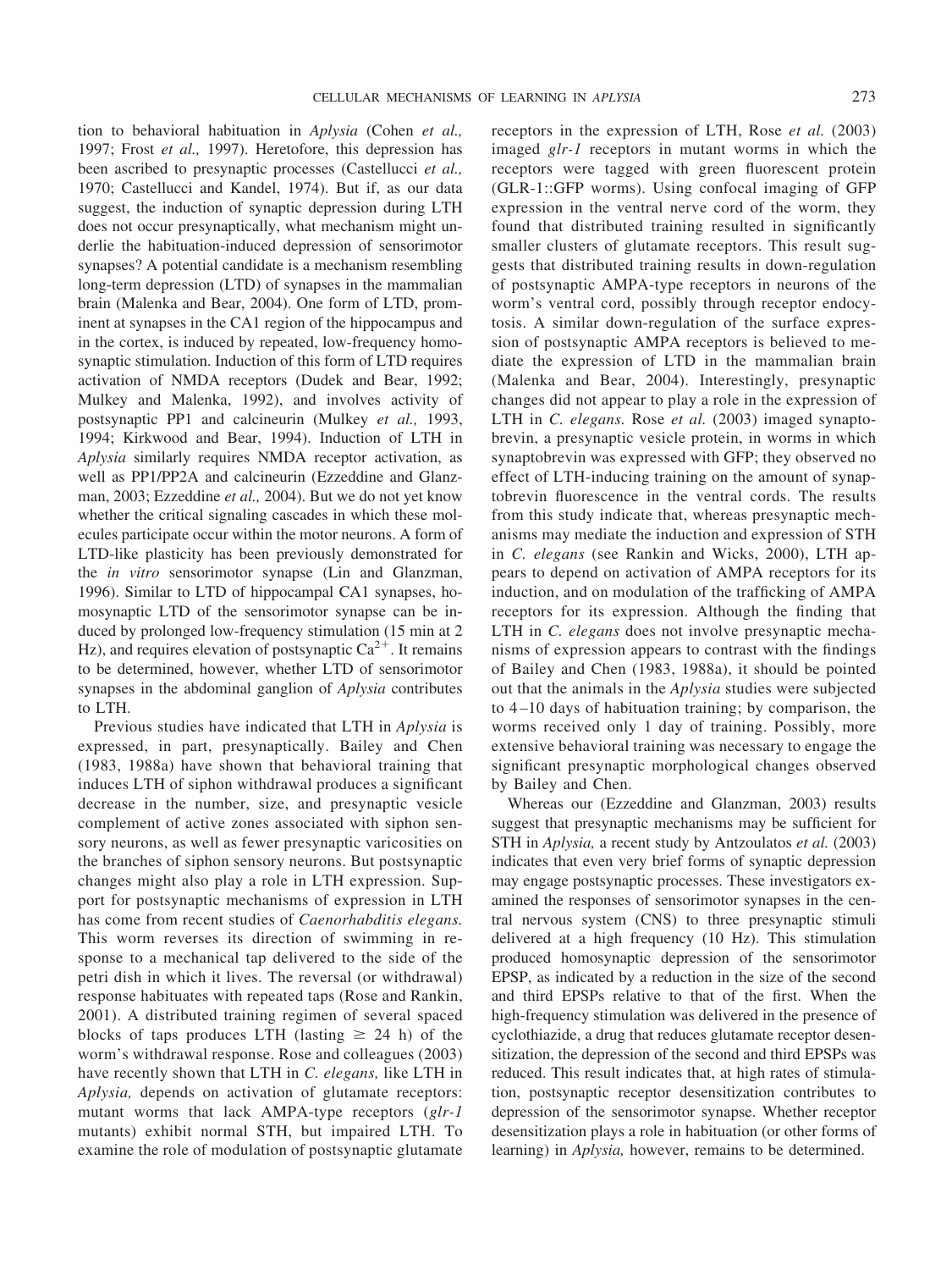## **Postsynaptic Mechanisms of Behavioral Sensitization in** *Aplysia*

Noxious stimuli, such as strong electrical shocks applied to the animal's skin, produce sensitization/dishabituation of the defensive withdrawal reflex of *Aplysia.* (Note that, whereas sensitization and dishabituation may engage somewhat distinct cellular mechanisms in *Aplysia*—[see Hochner *et al.,* 1986; Marcus *et al.,* 1988; Rankin and Carew, 1988; Hawkins *et al.,* 1998]—I will use the term sensitization for both forms of learning, except in those instances where I wish to explicitly refer to dishabituation.) Sensitizing stimuli cause the release of the endogenous monoamine serotonin (5-HT) within the CNS of *Aplysia* (Glanzman *et al.,* 1989; Mackey *et al.,* 1989; Marinesco and Carew, 2002); and 5-HT facilitates the synaptic connections between central sensory and motor neurons (Brunelli *et al.,* 1976). It has long been believed that 5-HT-induced facilitation of the sensorimotor synapse is mediated by exclusively presynaptic mechanisms (see Byrne and Kandel, 1996, for review). But we have recently found that sensitization-related facilitation of the sensorimotor synapse involves postsynaptic mechanisms, particularly modulation of AMPA receptor trafficking.

The initial evidence that processes within the motor neuron might contribute to 5-HT-induced synaptic facilitation in *Aplysia* came from experiments performed on isolated siphon motor neurons in cell culture by Randy Chitwood, Quan Li, and myself (Chitwood *et al.,* 2001). We asked whether 5-HT could facilitate the response of the motor neuron to brief applications (puffs) of glutamate, the transmitter used by *Aplysia* sensory neurons (Dale and Kandel, 1993; Levenson *et al.,* 2000; Chin *et al.,* 2002; but see Trudeau and Castellucci, 1993a). We found that a single, 10-min application of 5-HT causes significant enhancement of the glutamate response evoked in the motor neurons. (Note that *Aplysia* motor neurons in culture do not form autapses.) The facilitation has a relatively slow onset (5–10 min), but persists for  $\geq 40$  min after washout of 5-HT. (In more recent experiments we have found that this facilitation can last for as long as 2 h [G. J. Villareal and D. L. Glanzman, unpubl. data].) The facilitation of the glutamate response depends on both elevated intracellular  $Ca^{2+}$  and G-protein activation, but not on activation of NMDA receptors. Importantly, prior injection of the exocytotic inhibitor botulinum toxin blocked the facilitation. This result indicates that exocytosis of some molecule is necessary for the enhancement of the glutamate response. An important clue to the mechanism of 5-HT's action can be found in our discovery that application of the glutamate receptor antagonist DNQX, although it produced only modest inhibition of the baseline (nonfacilitated) glutamate response in the isolated motor neuron, eliminated the facilitation of the response normally produced by 5-HT. This suggests that 5-HT might modulate the functional expression of AMPAtype receptors in the motor neuron. Possibly, 5-HT treatment causes the increased surface expression of AMPA receptors in the motor neuron *via* exocytosis.

To test whether up-regulation of AMPA receptor function plays any role in synaptic facilitation, Quan Li, Adam Roberts, and I (Li *et al.,* 2005) turned to experiments on sensorimotor cocultures. We found that the prior injection of BAPTA, a rapid chelator of intracellular  $Ca^{2+}$ , into the postsynaptic motor neuron significantly disrupted facilitation of the *in vitro* synapse due to a 10-min application of 5-HT. Interestingly, chelating postsynaptic  $Ca^{2+}$  did not affect early synaptic facilitation—facilitation lasting for  $\approx$  5 min after the start of the 5-HT treatment. However, the presence of BAPTA in the motor neuron significantly degraded the synaptic enhancement at later times. We obtained similar results when we injected heparin, an inhibitor of inositol-1,4,5-triphosphate  $(\text{IP}_3)$  receptors, dantrolene, an inhibitor of ryanodine receptors (RyRs), or botulinum toxin into the postsynaptic neuron prior to the application of 5-HT. Taken together, our results indicate that serotonin causes a release of  $Ca^{2+}$  from intracellular stores mediated by both  $IP_3$  receptors and RyRs; this release from intracellular stores causes a rise in postsynaptic intracellular  $Ca^{2+}$ which, in turn, drives an exocytotic process required for persistent synaptic facilitation. Early facilitation of the sensorimotor synapse appears not to depend critically on these postsynaptic processes; presumably, then, early synaptic facilitation—which we define as the period of facilitation during 5–10 min after the onset of 5-HT—is mediated predominately by presynaptic processes (Byrne and Kandel, 1996).

To evaluate the potential role played by changes in motor neurons in sensitization-induced facilitation of sensorimotor synapses, Li, Roberts, and I made use of a reduced preparation, which comprised the CNS of *Aplysia,* together with the pedal (P9) nerves that innervate the animal's tail. We recorded intracellularly from a siphon sensory neuron and one of its postsynaptic siphon motor neurons. We elicited action potentials from the sensory neuron once per 2 min and recorded the resulting EPSPs from the motor neuron. Extracellular electrical stimulation of the pedal nerves was used to facilitate the sensorimotor EPSP. This facilitation was disrupted by chelating postsynaptic intracellular  $Ca^{2+}$ and by inhibiting postsynaptic  $IP_3$  receptors, as was the case for facilitation of the *in vitro* synapse. Taking advantage of the fact that distinct AMPA and NMDA receptor-mediated components of the sensorimotor EPSP can be isolated by means of the appropriate pharmacological agents (Glanzman, 1994; Antonov *et al.,* 2003), we asked whether pedal nerve shock caused differential facilitation of the different glutamatergic receptor components of the EPSP. We found that after nerve shock there was significantly greater enhancement of the AMPA receptor-mediated component of the EPSP than of the NMDA receptor-mediated component.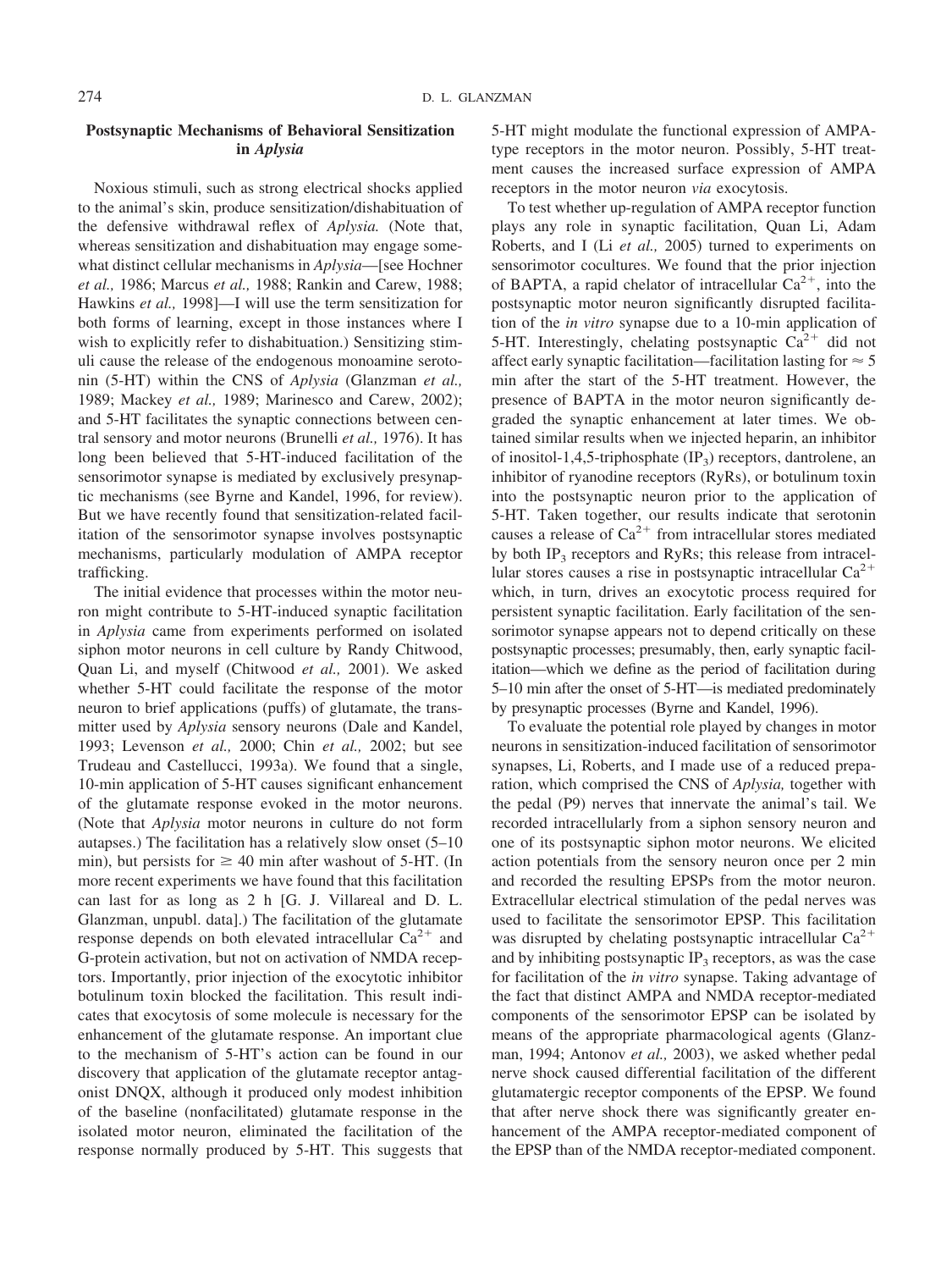This result is inconsistent with the idea that sensitizationinduced facilitation of the sensorimotor synapse is mediated primarily by enhanced presynaptic release; further, it supports the involvement of AMPA receptor trafficking in sensitization.

Finally, to examine whether AMPA receptor trafficking is involved in actual learning in *Aplysia,* we used a semiintact preparation. This preparation comprised the CNS, together with the siphon and a portion of the tail, as well as the peripheral nerves that connect these organs to the CNS. The siphon was split; one half was implanted with stimulating electrodes, and the other half was attached to a force transducer. Weak electrical shocks were applied to the siphon *via* the implanted electrodes, and the resulting contraction of the other half of the siphon was measured with the force transducer. Stimulating electrodes were also implanted in the tail; these were used to deliver strong shocks to this organ. Before the onset of each experiment, two motor neurons, whose intracellular activation produced contraction of the siphon, were identified in the abdominal ganglion. These neurons were loaded with either botulinum toxin or control solution. Subsequently, the siphon was weakly stimulated once per 5 min, which produced habituation of the siphon-withdrawal reflex. After six trials the tail was shocked. Tail shocks produced significant dishabituation in control preparations, but not in preparations in which botulinum toxin had been injected into the motor neurons. This finding indicates that postsynaptic exocytosis, which may mediate insertion of additional AMPA receptors into the postsynaptic membrane, plays a critical role in behavioral dishabituation.

The results described above are reminiscent of those from studies of NMDA receptor-dependent LTP of synapses in the mammalian hippocampus. Work by several investigators has shown that the induction of this form of LTP triggers modulation of postsynaptic AMPA receptor trafficking *via* activation of calcium/calmodulin-dependent protein kinase II (CaMKII) (Malinow and Malenka, 2002). Furthermore, some evidence suggests that during LTP additional AMPA receptors become incorporated into the postsynaptic membrane through exocytosis (Lledo *et al.,* 1998). Whether modulation of AMPA receptor trafficking in the hippocampus plays a critical role in mammalian learning is not known at present. However, in an experimental *tour de force,* Malinow and colleagues recently reported that disrupting the synaptic incorporation of new AMPA receptor in neurons in the lateral amygdala—by expressing recombinant proteins in the neurons that block the incorporation of the native AMPA receptors into synapses—impairs fear conditioning in rats (Rumpel *et al.,* 2005). Thus, modulation of AMPA receptor trafficking appears to be a phylogenetically conserved mechanism of learning and memory, one common to both nonassociative and associative memory.

# **Coordination of Pre- and Postsynaptic Plasticity: A Hypothesis**

The recent work on nonassociative learning in *Aplysia* suggests that postsynaptic processes play critical roles in both habituation and sensitization. What, then, is the relationship between the presynaptic and postsynaptic mechanisms of memory in *Aplysia?* Do they operate independently or, rather, are they interdependent? The data from the study by Chitwood *et al.* (2001), which involved cultures of isolated motor neurons, prove that at least some of the postsynaptic processes that underlie sensitization-related synaptic facilitation do not require any contribution from the sensory neuron. Furthermore, it seems likely from the data of Li *et al.* (2005) that short-lived facilitation of the sensorimotor synapse can be mediated by exclusively presynaptic processes. It is unclear, however, whether sensory neuron-autonomous processes are sufficient to support persistent facilitation. Initial evidence that a type of learninginduced change in the sensory neuron depends on a postsynaptic signal came from a study by Glanzman *et al.* (1990). This study examined morphological changes in sensory neurons of sensorimotor cocultures due to repeated applications of 5-HT, a treatment that produces long-term ( $\geq$ 24 h) synaptic facilitation (Montarolo *et al.,* 1986). The 5-HT treatment, as well as facilitating the *in vitro* synapse, caused the growth of new branches and varicosities on the sensory neurons. However, 5-HT did not produce morphological changes in isolated sensory neurons in culture. This result implies that a retrograde signal is necessary for the long-term presynaptic morphological changes. Recently, Diancai Cai, Quan Li, and I have discovered that another learning-induced, long-term change in sensory neurons appears to depend on a retrograde signal. It was reported by Dale *et al.* (1987) that repeated applications of 5-HT, similar to the treatment that produces long-term facilitation of *in vitro* synapses, produces long-term hyperexcitability of sensory neurons *in vitro.* In their study, Dale *et al.* used cultures of isolated sensory neurons as well as sensorimotor cocultures. They stated that the 5-HT treatment produced long-term hyperexcitability of isolated sensory neurons and of sensory neurons in synaptic contact with motor neurons. But a later study failed to find long-term hyperexcitability of isolated sensory neurons in culture after prolonged 5-HT treatment (Liao *et al.,* 1999). Cai, Li, and I, in agreement with Liao *et al.,* have found that 5-HT does not produce persistent hyperexcitability of isolated sensory neurons; but repeated applications of 5-HT *do* result in long-term hyperexcitability of sensory neurons in sensorimotor cocultures (Cai *et al.,* 2005). This result implies that the long-term enhancement of excitability in sensory neurons produced by 5-HT involves a retrograde signal.

I propose that all persistent, learning-induced changes in the sensory neuron depend on one or more, as-yet uniden-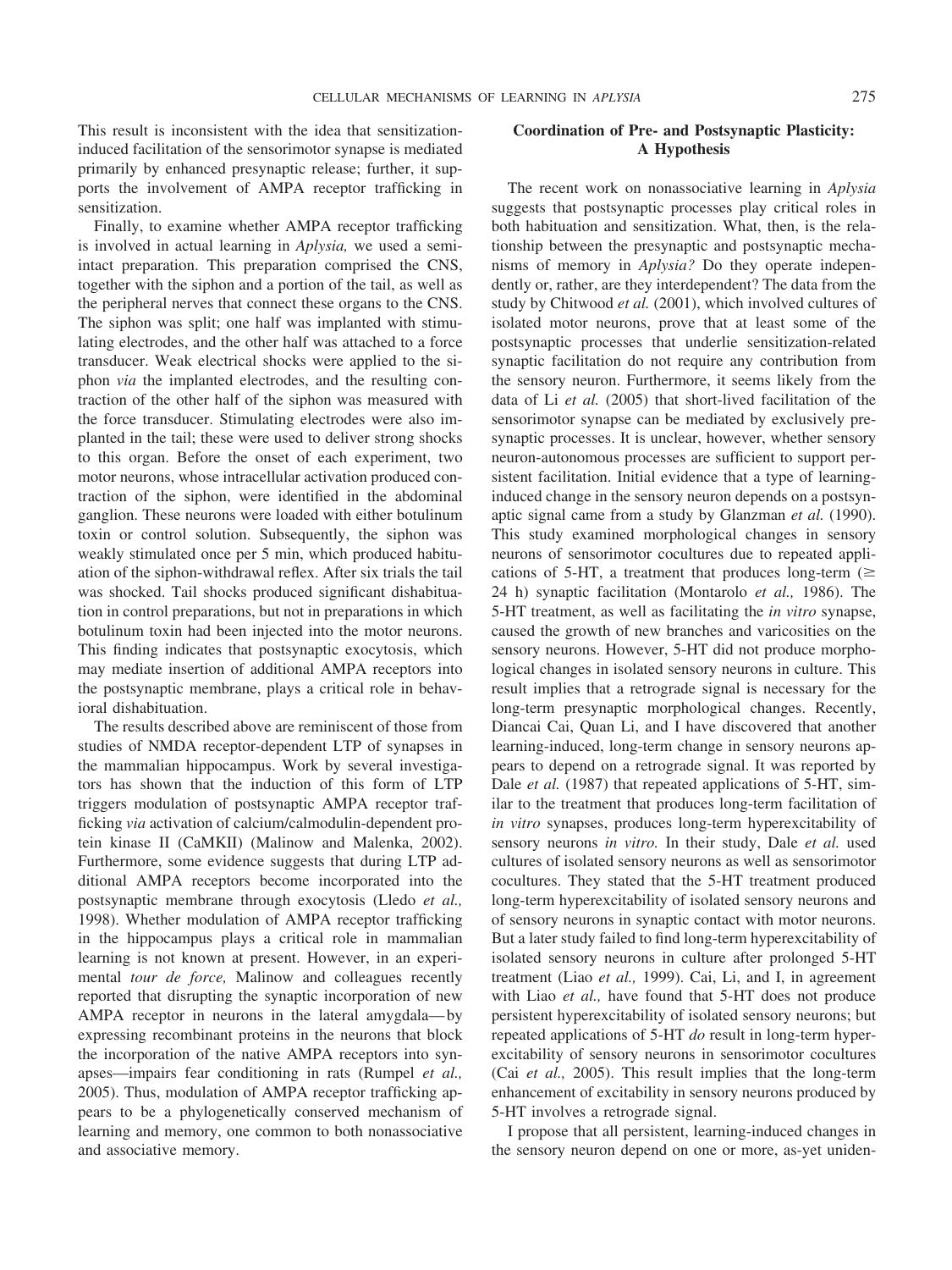tified, retrograde signals. Further, I believe that these presynaptic changes are triggered by elevated postsynaptic  $Ca^{2+}$ . Note that our evidence indicates that both homosynaptic LTD (Lin and Glanzman, 1996) and persistent heterosynaptic facilitation of the sensorimotor synapse (Li *et al.,* 2005) are blocked by the presence of BAPTA in the motor neuron (see also Murphy and Glanzman, 1996; Bao *et al.,* 1998; Antonov *et al.,* 2003). It is not yet known whether long-term (24-h) heterosynaptic facilitation, which involves significant, unambiguous morphological and molecular changes within the sensory neuron (Kandel, 2001), also requires a postsynaptic rise in  $Ca^{2+}$ .

An interesting question is whether elevated postsynaptic  $Ca<sup>2+</sup>$  is necessary for long-term presynaptic plasticity in the mammalian brain. NMDA receptor-dependent LTP of hippocampal synapses is induced postsynaptically and involves elevated postsynaptic  $Ca^{2+}$  (Malenka and Bear, 2004). Moreover, as pointed out above, presynaptic changes appear to contribute to the expression of this form of LTP (Antonova *et al.,* 2001; Choi *et al.,* 2003; Zakharenko *et al.,* 2003; Powell, 2006). Given this situation, it is clear that these changes must be mediated by some, as yet unknown, retrograde signal. An apparent counterexample to the idea that long-term presynaptic changes depend on retrograde signals, however, is non-NMDA receptor-dependent LTP of the mossy fiber  $\rightarrow$  CA3 pyramidal cell synapse. It has been claimed that this form of "nonassociative" LTP is both induced and expressed presynaptically (Zalutsky and Nicoll, 1990; Huang *et al.,* 1994; Weisskopf *et al.,* 1994). In particular, mossy fiber LTP appears to involve elevation of presynaptic cyclic AMP (cAMP). But there is also evidence that mossy fiber LTP, like NMDA receptor-dependent LTP, requires elevated postsynaptic  $Ca^{2+}$  for its induction (Williams and Johnston, 1989; Yeckel *et al.,* 1999) (although see Mellor and Nicoll, 2001). In support of this idea, Contractor *et al.* (2002) have found that mossy fiber LTP involves trans-synaptic signaling mediated by an Eph receptor-ephrin pathway. According to their evidence, the LTP is triggered by a postsynaptic rise in intracellular  $Ca^{2+}$ , which stimulates the binding of postsynaptic EphB receptors to presynaptic B-ephrins; the activation of presynaptic ephrins, in turn, causes stimulation of the cAMP/protein kinase A (PKA) pathway within the mossy fibers. It is attractive to consider the potential applicability of such a scheme to heterosynaptic facilitation of the *Aplysia* sensorimotor synapse, in which presynaptic cAMP and PKA also play prominent roles (Byrne and Kandel, 1996).

### **Conclusion**

The present review has summarized recent data from studies of nonassociative learning in *Aplysia.* As the evidence from these studies shows, the contribution of postsynaptic mechanisms of plasticity to habituation and

sensitization has until now been seriously underestimated. This work therefore reinforces the conclusions from studies of associative memory in *Aplysia* (reviewed in Roberts and Glanzman, 2003) that postsynaptic processes, particularly NMDA receptor-dependent LTP, are far more important than originally believed (Carew *et al.,* 1984; Hawkins and Kandel, 1984; Byrne, 1987). The present situation is somewhat ironic, given the history of *Aplysia* research. Twenty years ago, work on *Aplysia* was at the forefront of the field of the cell biology of learning and memory. Today, attention has shifted to the mouse and rat, particularly in the area of associative memory. In part, this is because genetics and molecular biology are far more central to learning and memory research now than they were two decades ago, and *Aplysia* is not an advantageous organism for genetic studies of learning. But perhaps a more fundamental reason for the waning influence of *Aplysia* research, in particular, and invertebrate research, in general, in the field of learning and memory, has been the exaggeration by invertebrate researchers of the importance of exclusively presynaptic (or, in some cases, nonsynaptic) learning mechanisms. By comparison, the studies of learning-related plasticity in mammals have largely focused on postsynaptic mechanisms, such as NMDA receptor activation, postsynaptic kinase activity, and modulation of AMPA receptor trafficking (Lisman *et al.,* 2002; Morris *et al.,* 2003; Malenka and Bear, 2004). This difference in the intellectual focus of invertebrate and vertebrate researchers has led some to conclude, erroneously, that the simpler nervous systems of invertebrates do not express the postsynaptic forms of learning-related plasticity found in the more complex mammalian CNS. (See, for example, the striking contrast between the cellular mechanisms for learning in *Aplysia* and those in mammals given by Bear *et al.,* 2007.) Fortunately, recent investigations of invertebrate learning and synaptic plasticity have begun to emphasize the critical contributions made by postsynaptic mechanisms (above, and Burrell and Sahley, 2004; Xia *et al.,* 2005). Whether the belated recognition that common postsynaptic processes underlie invertebrate and vertebrate learning will restore invertebrate research to its former prominence within the field of learning and memory remains to be seen.

In summary, a comprehensive understanding of the neuronal and molecular changes that are triggered within the nervous system of *Aplysia* and other invertebrates during learning will require greater attention to postsynaptic mechanisms of plasticity, as well as the identification of the trans-synaptic signaling pathways whereby presynaptic and postsynaptic changes are coordinated. Finally, we will need to determine the contribution of plasticity at interneuronal sites to learning, a subject that has been relatively unexplored in *Aplysia,* (but see Trudeau and Castellucci,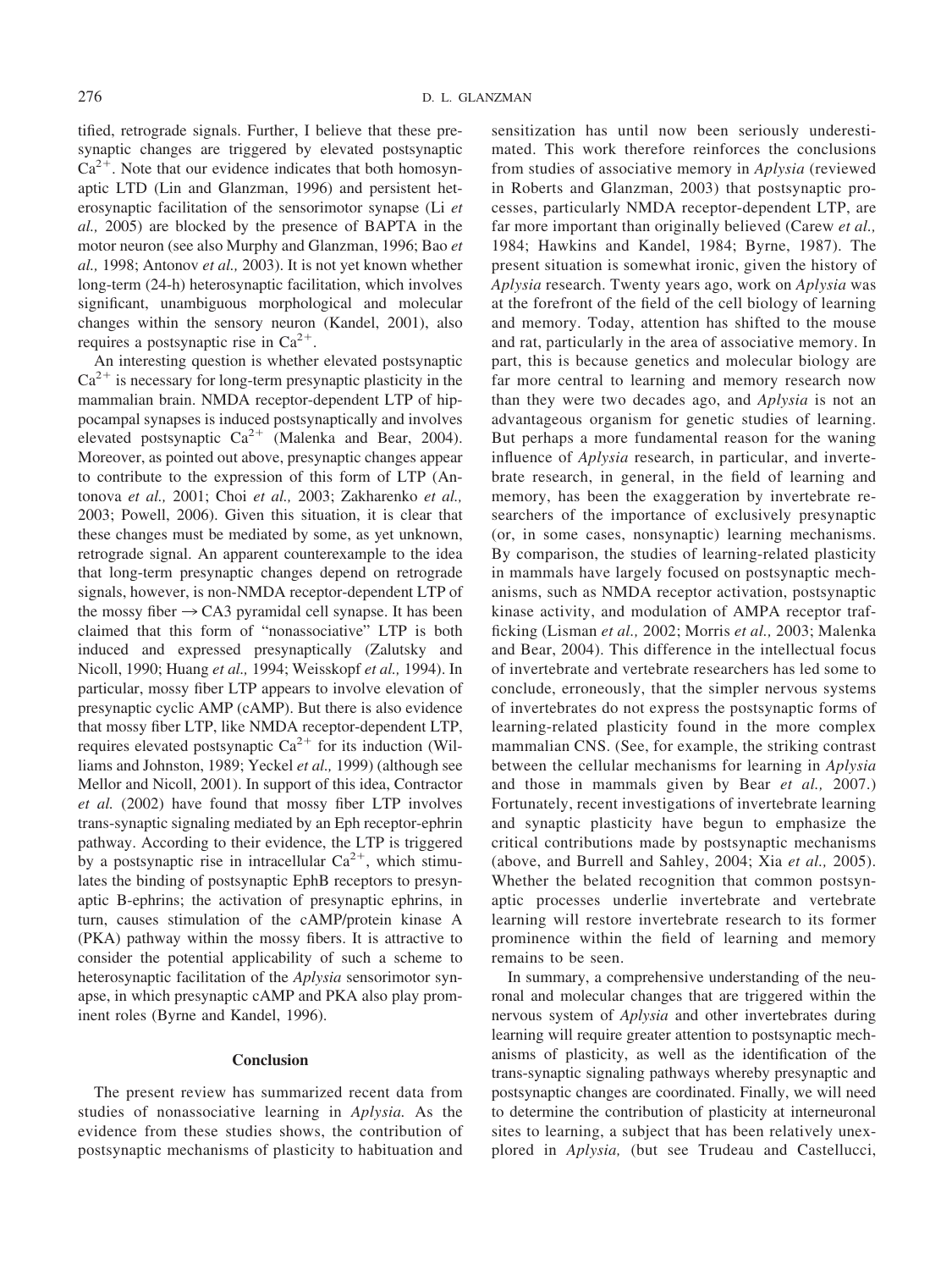1993b; Tsau *et al.,* 1994; Cleary *et al.,* 1995; Frost and Kandel, 1995). A truly elephantine amount of work remains to be done.

## **Acknowledgments**

The work from my laboratory discussed in this review was supported by National Institutes of Health Grants NS29563 and MH068543. I thank Dr. Daniel Fulton for comments on the manuscript.

#### **Literature Cited**

- **Antonov, I., I. Antonova, E. R. Kandel, and R. D. Hawkins. 2003.** Activity-dependent presynaptic facilitation and Hebbian LTP are both required and interact during classical conditioning in *Aplysia. Neuron* **37:** 135–147.
- **Antonova, I., O. Arancio, A.-C. Trillat, H.-G. Wang, L. Zablow, H. Udo, E. R. Kandel, and R. D. Hawkins. 2001.** Rapid increase in clusters of presynaptic proteins at onset of long-lasting potentiation. *Science* **294:** 1547–1550.
- **Antzoulatos, E. G., L. J. Cleary, A. Eskin, D. A. Baxter, and J. H. Byrne. 2003.** Desensitization of postsynaptic glutamate receptors contributes to high-frequency homosynaptic depression of *Aplysia* sensorimotor connections. *Learn. Mem.* **10:** 309–313.
- **Armitage, B. A., and S. A. Siegelbaum. 1998.** Presynaptic induction and expression of homosynaptic depression at *Aplysia* sensorimotor neuron synapses. *J. Neurosci.* **18:** 8770–8779.
- **Bailey, C. H., and M. Chen. 1983.** Morphological basis of long-term habituation and sensitization in *Aplysia. Science* **220:** 91–93.
- **Bailey, C. H., and M. Chen. 1988a.** Long-term memory in *Aplysia* modulates the total number of varicosities of single identified sensory neurons. *Proc. Natl. Acad. Sci. USA* **85:** 2373–2377.
- **Bailey, C. H., and M. Chen. 1988b.** Morphological basis of short-term habituation in *Aplysia. J. Neurosci.* **8:** 2452–2459.
- **Bao, J. X., E. R. Kandel, and R. D. Hawkins. 1998.** Involvement of presynaptic and postsynaptic mechanisms in a cellular analog of classical conditioning at *Aplysia* sensory-motor neuron synapses in isolated cell culture. *J. Neurosci.* **18:** 458–466.
- **Bear, M. F., B. W. Connors, and M. A. Paradiso. 2007.** *Neuroscience: Exploring the Brain,* 3rd ed. Lippincott, Williams & Wilkins, Baltimore, MD.
- **Brunelli, M., V. Castellucci, and E. R. Kandel. 1976.** Synaptic facilitation and behavioral sensitization in *Aplysia:* possible role of serotonin and cyclic AMP. *Science* **194:** 1178–1181.
- **Burrell, B. D., and C. L. Sahley. 2004.** Multiple forms of long-term potentiation and long-term depression converge on a single interneuron in the leech CNS. *J. Neurosci.* **24:** 4011–4019.
- **Byrne, J. H. 1987.** Cellular analysis of associative learning. *Physiol. Rev.* **67:** 329–439.
- **Byrne, J. H., and E. R. Kandel. 1996.** Presynaptic facilitation revisited: state and time dependence. *J. Neurosci.* **16:** 425–435.
- **Cai, D., Q. Li, and D. L. Glanzman. 2005.** Serotonin-induced longterm hyperexcitability of *Aplysia* sensory neurons in culture: dependence upon a retrograde signal from the postsynaptic motor neuron. *Soc. Neurosci. Abstr.* **31:** 540.51. [Online].
- **Carew, T. J., and E. R. Kandel. 1973.** Acquisition and retention of long-term habituation in *Aplysia:* correlation of behavioral and cellular processes. *Science* **182:** 1158–1160.
- **Carew, T. J., H. M. Pinsker, and E. R. Kandel. 1972.** Long-term habituation of a defensive withdrawal reflex in *Aplysia. Science* **175:** 451–454.
- **Carew, T. J., R. D. Hawkins, T. W. Abrams, and E. R. Kandel. 1984.**

A test of Hebb's postulate at identified synapses which mediate classical conditioning in *Aplysia. J. Neurosci.* **4:** 1217–1224.

- **Castellucci, V. F., and E. R. Kandel. 1974.** A quantal analysis of the synaptic depression underlying habituation of the gill-withdrawal reflex in *Aplysia. Proc. Natl. Acad. Sci. USA* **71:** 5004–5008.
- **Castellucci, V., H. Pinsker, I. Kupfermann, and E. R. Kandel. 1970.** Neuronal mechanisms of habituation and dishabituation of the gillwithdrawal reflex in *Aplysia.* Science **167:** 1745–1748.
- **Chin, J., J. A. Burdohan, A. Eskin, and J. H. Byrne. 2002.** Inhibitor of glutamate transport alters synaptic transmission at sensorimotor synapses in *Aplysia. J. Neurophysiol.* **87:** 3165–3168.
- **Chitwood, R. A., Q. Li, and D. L. Glanzman. 2001.** Serotonin facilitates AMPA-type responses in isolated siphon motor neurons of *Aplysia* in culture. *J. Physiol.* **534:** 501–510.
- **Choi, S., J. Klingauf, and R. W. Tsien. 2003.** Fusion pore modulation as a presynaptic mechanism contributing to expression of long-term potentiation. *Philos. Trans. R. Soc. Lond. B Biol. Sci.* **358:** 695–705.
- **Cleary, L. J., J. H. Byrne, and W. N. Frost. 1995.** Role of interneurons in defensive withdrawal reflexes in *Aplysia. Learn. Mem.* **2:** 133–151.
- **Cohen, T. E., S. W. Kaplan, E. R. Kandel, and R. D. Hawkins. 1997.** A simplified preparation for relating cellular events to behavior: mechanisms contributing to habituation, dishabituation, and sensitization of the *Aplysia* gill-withdrawal reflex. *J. Neurosci.* **17:** 2886–2899.
- **Contractor, A., C. Rogers, C. Maron, M. Henkemeyer, G. T. Swanson, and S. F. Heinemann. 2002.** Trans-synaptic Eph receptor-ephrin signaling in hippocampal mossy fiber LTP. *Science* **296:** 1864–1869.
- **Dale, N., and E. R. Kandel. 1993.** L-glutamate may be the fast excitatory transmitter of *Aplysia* sensory neurons. *Proc. Natl. Acad. Sci. USA* **90:** 7163–7167.
- **Dale, N., E. R. Kandel, and S. Schacher. 1987.** Serotonin produces long-term changes in the excitability of *Aplysia* sensory neurons in culture that depend on new protein synthesis. *J. Neurosci.* **7:** 2232– 2238.
- **Dudek, S. M., and M. F. Bear. 1992.** Homosynaptic long-term depression in area CA1 of the hippocampus and effects of *N*-methyl-Daspartate receptor blockade. *Proc. Natl. Acad. Sci. USA* **89:** 4363– 4367.
- **Ezzeddine, Y., and D. L. Glanzman. 2003.** Prolonged habituation of the gill-withdrawal reflex in *Aplysia* depends on protein synthesis, protein phosphatase activity, and postsynaptic glutamate receptors. *J. Neurosci.* **23:** 9585–9594.
- **Ezzeddine, Y., K. C. Pearce, and D. L. Glanzman. 2004.** Long-term habituation of the gill-withdrawal reflex in *Aplysia* depends upon RNA synthesis and phosphatase 2B activity. *Soc. Neurosci. Abstr.* **30:** 553.13. [Online].
- **Frost, L., S. W. Kaplan, T. E. Cohen, V. Henzi, E. R. Kandel, and R. D. Hawkins. 1997.** A simplified preparation for relating cellular events to behavior: contribution of LE and unidentified siphon sensory neurons to mediation and habituation of the *Aplysia* gill- and siphonwithdrawal reflex. *J. Neurosci.* **17:** 2900–2913.
- **Frost, W. N., and E. R. Kandel. 1995.** Structure of the network mediating siphon-elicited siphon withdrawal in *Aplysia. J. Neurophysiol.* **73:** 2413–2427.
- **Glanzman, D. L. 1994.** Postsynaptic regulation of the development and long-term plasticity of *Aplysia* sensorimotor synapses in cell culture. *J. Neurobiol.* **25:** 666–693.
- **Glanzman, D. L., S. L. Mackey, R. D. Hawkins, A. M. Dyke, P. E. Lloyd, and E. R. Kandel. 1989.** Depletion of serotonin in the nervous system of *Aplysia* reduces the behavioral enhancement of gill withdrawal as well as the heterosynaptic facilitation produced by tail shock. *J. Neurosci.* **9:** 4200–4213.
- **Glanzman, D. L., E. R. Kandel, and S. Schacher. 1990.** Targetdependent structural changes accompanying long-term synaptic facilitation in *Aplysia* neurons. *Science* **249:** 799–802.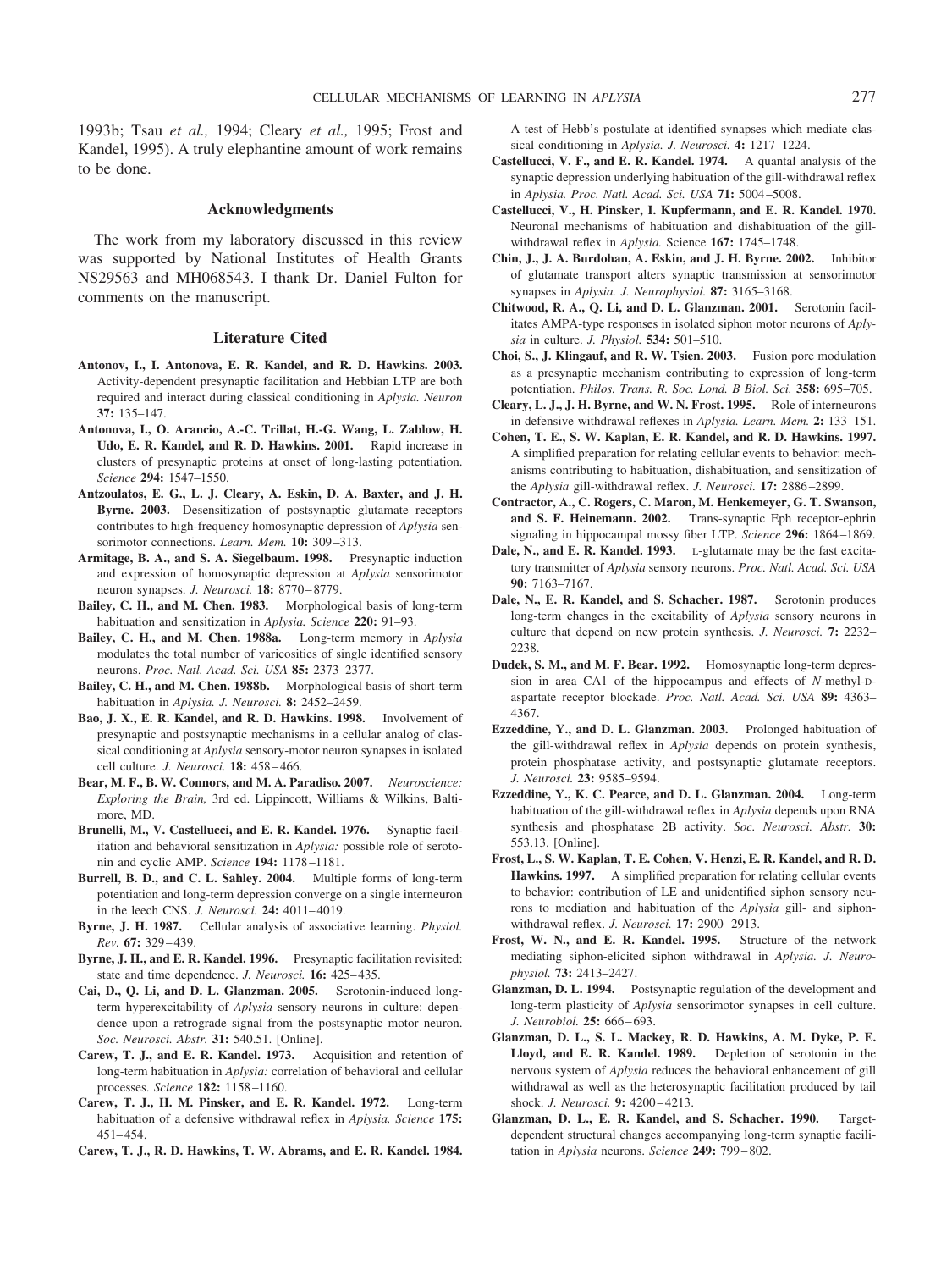- **Hawkins, R. D., and E. R. Kandel. 1984.** Is there a cell biological alphabet for simple forms of learning? *Psychol. Rev.* **91:** 375–391.
- **Hawkins, R. D., T. W. Abrams, T. J. Carew, and E. R. Kandel. 1983.** A cellular mechanism of classical conditioning in *Aplysia:* activity-dependent amplification of presynaptic facilitation. *Science* **219:** 400–405.
- **Hawkins, R. D., T. E. Cohen, W. Greene, and E. R. Kandel. 1998.** Relationships between dishabituation, sensitization, and inhibition of the gill- and siphon-withdrawal reflex in *Aplysia californica:* effects of response measure, test time, and training stimulus. *Behav. Neurosci.* **112:** 24–38.
- **Hochner, B., M. Klein, S. Schacher, and E. R. Kandel. 1986.** Additional component in the cellular mechanism of presynaptic facilitation contributes to behavioral dishabituation in *Aplysia, Proc. Natl. Acad. Sci. USA* **83:** 8794–8798.
- **Huang, Y.-Y., X.-C. Li, and E. R. Kandel. 1994.** cAMP contributes to mossy fiber LTP by initiating both a covalently mediated early phase and macromolecular synthesis-dependent late phase. *Cell* **79:** 69–79.
- **Kandel, E. R. 2001.** The molecular biology of memory storage: a dialogue between genes and synapses. *Science* **294:** 1030–1038.
- **Kandel, E. R., M. Brunelli, J. Byrne, and V. Castellucci. 1975.** A common presynaptic locus for the synaptic changes underlying shortterm habituation and sensitization of the gill-withdrawal reflex in *Aplysia. Cold Spring Harbor Symp. Quant. Biol.* **40:** 465–482.
- **Kirkwood, A., and M. F. Bear. 1994.** Homosynaptic long-term depression in the visual cortex. *J. Neurosci.* **14:** 3404–3412.
- **Levenson, J., D. M. Sherry, L. Dryer, J. Chin, J. H. Byrne, and A. Eskin. 2000.** Localization of glutamate and glutamate transporters in the sensory neurons of *Aplysia. J. Comp. Neurol.* **423:** 121–131.
- **Li, Q., A. C. Roberts, and D. L. Glanzman. 2005.** Synaptic facilitation and behavioral dishabituation in *Aplysia:* dependence upon release of  $Ca<sup>2+</sup>$  from postsynaptic intracellular stores, postsynaptic exocytosis and modulation of postsynaptic AMPA receptor efficacy. *J. Neurosci.* **25:** 5623–5637.
- **Liao, X., C. G. Brou, and E. T. Walters. 1999.** Limited contributions of serotonin to long-term hyperexcitability of *Aplysia* sensory neurons. *J. Neurophysiol.* **82:** 3223–3235.
- **Lin, X. Y., and D. L. Glanzman. 1994a.** Hebbian induction of long-term potentiation of *Aplysia* sensorimotor synapses: partial requirement for activation of an NMDA-related receptor. *Proc. Biol. Sci.* **255:** 215–221.
- **Lin, X. Y., and D. L. Glanzman. 1994b.** Long-term potentiation of *Aplysia* sensorimotor synapses in cell culture: regulation by postsynaptic voltage. *Proc. Biol. Sci.* **255:** 113–118.
- **Lin, X. Y., and D. L. Glanzman. 1996.** Long-term depression of *Aplysia* sensorimotor synapses in cell culture: inductive role of a rise in postsynaptic calcium. *J. Neurophysiol.* **76:** 2111–2114.
- **Lisman, J., H. Schulman, and H. Cline. 2002.** The molecular basis of CaMKII function in synaptic and behavioral memory. *Nat. Rev. Neurosci.* **3:** 175–190.
- **Lledo, P. M., X. Zhang, T. C. Seudhof, R. C. Malenka, and R. A. Nicoll. 1998.** Postsynaptic membrane fusion and long-term potentiation. *Science* **279:** 399–403.
- **Mackey, S. L., E. R. Kandel, and R. D. Hawkins. 1989.** Identified serotonergic neurons LCB1 and RCB1 in the cerebral ganglia of *Aplysia* produce presynaptic facilitation of siphon sensory neurons. *J. Neurosci.* **9:** 4227–4235.
- **Malinow, R., and R. C. Malenka. 2002.** AMPA receptor trafficking and synaptic plasticity. *Annu. Rev. Neurosci.* **25:** 103–126.
- **Malenka, R. C., and M. F. Bear. 2004.** LTP and LTD: an embarrassment of riches. *Neuron* **44:** 5–21.
- **Malenka, R. C., and R. A. Nicoll. 1999.** Long-term potentiation—a decade of progress? *Science* **285:** 1870–1874.
- **Marcus, E. A., T. G. Nolen, C. H. Rankin, and T. J. Carew. 1988.** Behavioral dissociation of dishabituation, sensitization, and inhibition in *Aplysia. Science* **241:** 210–213.
- **Marinesco, S., and T. J. Carew. 2002.** Serotonin release evoked by tail nerve stimulation in the CNS of *Aplysia:* characterization and relationship to heterosynaptic plasticity. *J. Neurosci.* **22:** 2299–2312.
- **Mellor, J., and R. A. Nicoll. 2001.** Hippocampal mossy fiber LTP is independent of postsynaptic calcium. *Nat. Neurosci.* **4:** 125–126.
- **Montarolo, P. G., P. Goelet, V. F. Castellucci, J. Morgan, E. R. Kandel, and S. Schacher. 1986.** A critical period for macromolecular synthesis in long-term heterosynaptic facilitation in *Aplysia. Science* **234:** 1249–1254.
- **Morris, R. G., E. I. Moser, G. Riedel, S. J. Martin, J. Sandin, M. Day, and C. O'Carroll. 2003.** Elements of a neurobiological theory of the hippocampus: the role of activity-dependent synaptic plasticity in memory. *Philos. Trans. R. Soc. Lond. B Biol. Sci.* **358:** 773–786.
- **Mulkey, R. M., and R. C. Malenka. 1992.** Mechanisms underlying induction of homosynaptic long-term depression in area CA1 of the hippocampus. *Neuron* **9:** 967–975.
- **Mulkey, R. M., C. E. Herron, and R. C. Malenka. 1993.** An essential role for protein phosphatases in hippocampal long-term depression. *Science* **261:** 1051–1055.
- **Mulkey, R. M., S. Endo, S. Shenolikar, and R. C. Malenka. 1994.** Involvement of a calcineurin/inhibitor-1 phosphatase cascade in hippocampal long-term depression. *Nature* **369:** 486–488.
- **Murphy, G. G., and D. L. Glanzman. 1996.** Enhancement of sensorimotor connections by conditioning-related stimulation in *Aplysia* depends upon postsynaptic Ca<sup>2+</sup>. *Proc. Natl. Acad. Sci. USA* 93: 9931-9936.
- **Murphy, G. G., and D. L. Glanzman. 1997.** Mediation of classical conditioning in *Aplysia californica* by LTP of sensorimotor synapses. *Science* **278:** 467–471.
- **Murphy, G. G., and D. L. Glanzman. 1999.** Cellular analog of differential classical conditioning in *Aplysia:* disruption by the NMDA receptor-antagonist DL-2-amino-5-phosphonovalerate. *J. Neurosci.* **19:** 10595–10602.
- **Nicoll, R. A. 2003.** Expression mechanisms underlying long-term potentiation: a postsynaptic view. *Philos. Trans. R. Soc. Lond. B Biol. Sci.* **358:** 721–726.
- **Pinsker, H., I. Kupfermann, V. Castellucci, and E. Kandel. 1970.** Habituation and dishabituation of the gill-withdrawal reflex in *Aplysia. Science* **167:** 1740–1742.
- Powell, C. M. 2006. Gene targeting of presynaptic proteins in synaptic plasticity and memory: across the great divide. *Neurobiol. Learn. Mem.* **85:** 2–15.
- **Rankin, C. H., and T. J. Carew. 1988.** Dishabituation and sensitization emerge as separate processes during development in *Aplysia. J. Neurosci.* **8:** 197–211.
- **Rankin, C. H., and S. R. Wicks. 2000.** Mutations of the *Caenorhabditis elegans* brain-specific inorganic phosphate transporter *eat-4* affect habituation of the tap-withdrawal response without affecting the response itself. *J. Neurosci.* **20:** 4337–4344.
- **Roberts, A. C., and D. L. Glanzman. 2003.** Learning in *Aplysia:* looking at synaptic plasticity from both sides. *Trends Neurosci.* **26:** 662–670.
- **Rose, J. K., and C. H. Rankin. 2001.** Analyses of habituation in *Caenorhabditis elegans. Learn. Mem.* **8:** 63–69.
- **Rose, J. K., K. R. Kaun, S. H. Chen, and C. H. Rankin. 2003.** GLR-1, a non-NMDA glutamate receptor homolog, is critical for long-term memory in *Caenorhabditis elegans. J. Neurosci.* **23:** 9595–9599.
- **Rumpel, S., J. LeDoux, A. Zador, and R. Malinow. 2005.** Postsynaptic receptor trafficking underlying a form of associative learning. *Science* **308:** 83–88.
- **Trudeau, L. E., and V. F. Castellucci. 1993a.** Excitatory amino acid neurotransmission at sensory-motor and interneuronal synapses of *Aplysia californica. J. Neurophysiol.* **70:** 1221–1230.
- **Trudeau, L. E., and V. F. Castellucci. 1993b.** Functional uncoupling of inhibitory interneurons plays an important role in short-term sensitization of *Aplysia* gill and siphon withdrawal reflex. *J. Neurosci.* **13:** 2126–2135.